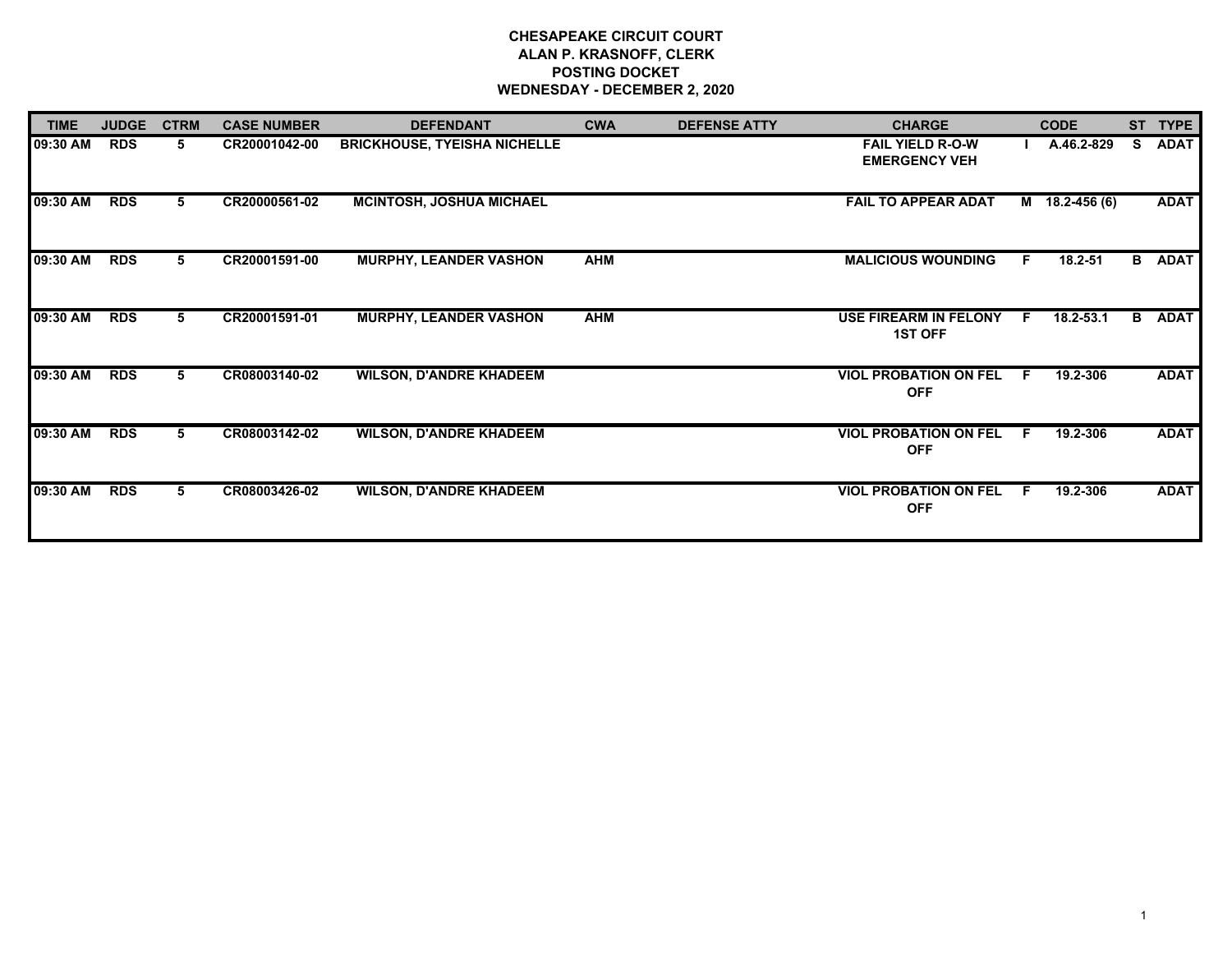| <b>Hearing</b><br><b>Time</b> | Judge       | Court-<br>room | Case #        | <b>Plaintiff</b>                            | <b>Defendant</b>                            | <b>Plaintiff Attorney</b>                | <b>Defendant Attorney</b>              | <b>Hearing</b><br><b>Type</b> | <b>Duration</b> |
|-------------------------------|-------------|----------------|---------------|---------------------------------------------|---------------------------------------------|------------------------------------------|----------------------------------------|-------------------------------|-----------------|
| 09:00 AM                      | <b>JWB</b>  | $\mathbf 1$    | CL18001904-00 | <b>BAILEY, CARLA A</b>                      | <b>BAILEY, ARTHUR L</b>                     | <b>MCCRACKEN, M</b><br><b>MICHELLE P</b> | <b>WELLS, ALLYSON</b><br><b>DENISE</b> | <b>MOT</b>                    | OM1H0D          |
| 10:15 AM                      | <b>JWB</b>  | <b>WEBX</b>    | CL20000451-00 | *MORRIS, THOMAS E                           | *PARKER, ANTHONY HEATH                      | <b>KAHLE, DOUGLAS E</b>                  | <b>CLARK, JESSICA A</b>                | <b>SJ</b>                     | OM1H0D          |
| 11:15 AM                      | <b>JWB</b>  | <b>WEBX</b>    | CL20007622-00 | <b>WHILDEN, CHRISTOPHER</b>                 | <b>HUTCHINGS, EDWIN</b>                     | <b>FINE, MORRIS</b>                      | <b>BARTON, DANIEL</b>                  | <b>AMEN</b>                   | 15M 0 H 0 D     |
| 11:15 AM                      | <b>JWB</b>  | <b>WEBX</b>    | CL20007622-00 | <b>WHILDEN, CHRISTOPHER</b>                 | <b>HUTCHINGS, EDWIN</b>                     | <b>FINE, MORRIS</b>                      | <b>BARTON, DANIEL</b>                  | <b>MOT</b>                    | M H D           |
| 11:15 AM                      | <b>JWB</b>  | <b>WEBX</b>    | CL20007624-00 | *HUCHINS, EDWIN                             | <b>WHILDEN, CHRIS</b>                       | <b>BARTON, DANIEL</b>                    | <b>PROSE</b>                           | <b>AMEN</b>                   | 15M0H0D         |
| 11:15 AM                      | <b>JWB</b>  | <b>WEBX</b>    | CL20007624-00 | *HUCHINS, EDWIN                             | <b>WHILDEN, CHRIS</b>                       | <b>BARTON, DANIEL</b>                    | <b>PROSE</b>                           | <b>MOT</b>                    | M H D           |
| 11:15 AM                      | <b>JWB</b>  | <b>WEBX</b>    | CL20007625-00 | <b>WHILDEN, CHRISTOPHER</b><br><b>SCOTT</b> | <b>HITCHINGS, EDWIN</b>                     | <b>FINE, MORRIS</b>                      | <b>BARTON, DANIEL</b>                  | <b>AMEN</b>                   | 15M 0 H 0 D     |
| 11:15 AM                      | <b>JWB</b>  | <b>WEBX</b>    | CL20007625-00 | <b>WHILDEN, CHRISTOPHER</b><br><b>SCOTT</b> | <b>HITCHINGS, EDWIN</b>                     | <b>FINE, MORRIS</b>                      | <b>BARTON, DANIEL</b>                  | <b>MOT</b>                    | MHD             |
| 11:30 AM                      | <b>JWB</b>  | <b>WEBX</b>    | CL20006903-00 | <b>SAVAGE, FELICIA BROWN</b>                | <b>SAVAGE, JOHN ROOSEVELT</b>               | <b>LITTLE, HEATHER K</b>                 | <b>HARRIS, SHANNA C</b>                | <b>PL</b>                     | 45M 0 H 0 D     |
| 01:15 PM                      | <b>JWB</b>  | <b>WEBX</b>    | CL19007727-00 | <b>DARLING, PAULA LEE</b>                   | <b>DARLING, CULLEN RAYMOND</b>              | <b>SHAMES, STEVEN</b>                    |                                        | <b>FD</b>                     | 15M 0 H 0 D     |
| 01:30 PM                      | <b>JWB</b>  | <b>WEBX</b>    | CL18006252-00 | <b>EDWARDS, LORI MICHELLE</b>               | <b>EDWARDS, DONALD PAUL;</b><br><b>JR</b>   | <b>PROSE</b>                             | <b>AMICK, REGINA F</b>                 | <b>MOT</b>                    | 15M 0 H 0 D     |
| 11:00 AM                      | <b>MATA</b> | <b>WEBX</b>    |               | CL20007382-00 MCELHANNON, JUDITH ANNE       | <b>MCELHANNON JR, WALTER</b><br><b>SIMS</b> | <b>WOOTEN, KRISTI</b>                    | <b>THOMASSON, BRIAN A</b>              | <b>PL</b>                     | 0M 1 H 0 D      |
| 12:00 PM                      | <b>MATA</b> | <b>WEBX</b>    | CL19005245-00 | YOAKUM, HEIDI                               | YOAKUM, JONATHAN                            | <b>MATTHEWS, BRANDON</b><br>W            | <b>BELL, MEGAN K</b>                   | <b>SANC</b>                   | 15M 0 H 0 D     |
| 12:00 PM                      | <b>MATA</b> | <b>WEBX</b>    | CL19005245-00 | YOAKUM, HEIDI                               | YOAKUM, JONATHAN                            | <b>MATTHEWS, BRANDON</b><br>W            | <b>BELL, MEGAN K</b>                   | <b>COMP</b>                   | 15M 0 H 0 D     |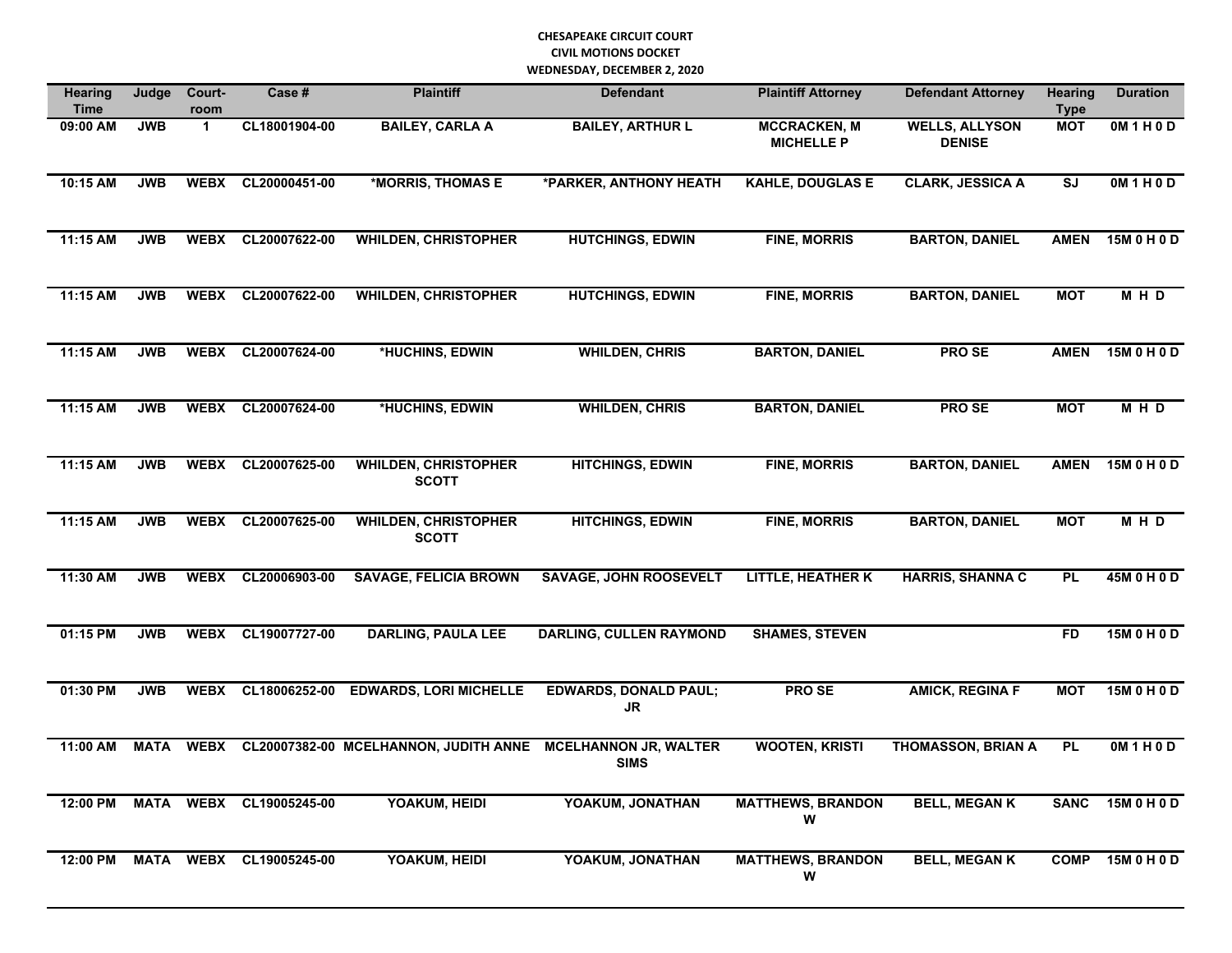| Hearing<br><b>Time</b> | Judge       | Court-<br>room | Case #             | <b>Plaintiff</b>                                    | <b>Defendant</b>                            | <b>Plaintiff Attorney</b><br><b>Defendant Attorney</b> |                                        | <b>Hearing</b><br><b>Type</b> | <b>Duration</b> |
|------------------------|-------------|----------------|--------------------|-----------------------------------------------------|---------------------------------------------|--------------------------------------------------------|----------------------------------------|-------------------------------|-----------------|
| 12:30 PM               | <b>MATA</b> | <b>WEBX</b>    | CL18006973-00      | <b>WOOD, MONICA D</b>                               | <b>WOOD, JAMES F</b>                        | <b>SPRINKLE, J WAYNE</b>                               | <b>SHANNON, KRISTEN M</b>              | <b>PL</b>                     | 30M 0 H 0 D     |
| 9:00 AM                | <b>RAB</b>  | <b>WEBX</b>    | CJ19-101           | IN RE JUVENILE APPEAL                               | IN RE JUVENILE APPEAL                       | <b>ROBINSON, LYNN L</b>                                | PRO SE                                 | <b>WC</b>                     | 15M 0 H 0 D     |
| 09:30 AM               | <b>RAB</b>  | <b>WEBX</b>    | CL17003444-01      | <b>SKAGGS, JOYCE LYNN</b>                           | <b>JACKSON, JAMES T; JR</b>                 | <b>HABIB, AMEET I</b>                                  | PRO SE                                 | <b>SC</b>                     | 45M 0 H 0 D     |
| 10:30 AM               | <b>RAB</b>  | <b>WEBX</b>    | CL18003298-00      | <b>HUNTER-HOLMES, PAMELA</b>                        | <b>HOLMES, STEVEN PAUL</b>                  | <b>ROSS, LINDA M</b>                                   | <b>ZEIGLER, BRANDON H</b>              | <b>MOT</b>                    | 30M 0 H 0 D     |
| 11:15 AM               | <b>RAB</b>  | <b>WEBX</b>    | CL18003910-00      | <b>JAMES, JANINE DELORES</b>                        | <b>JAMES, LAWRENCE SIDNEY;</b><br><b>JR</b> | <b>DIXON, JESSICA H</b>                                | <b>SHUPERT, JENNIFER B</b>             | <b>PTC</b>                    | 15M 0 H 0 D     |
| 11:30 AM               | <b>RAB</b>  | <b>WEBX</b>    | CL20006481-00      | <b>CLASSICS 3 GROUP, LLC</b>                        | THE PAULINE COCKRILL<br><b>REVOCABLE</b>    | <b>LAUER, JEANNES</b>                                  | <b>FALK, CHRISTOPHER</b><br>н          | <b>DIS</b>                    | OM1H0D          |
| 12:45 PM               | <b>RAB</b>  | <b>WEBX</b>    | CL20006711-00      | <b>PROGRESSIVE GULF</b><br><b>INSURANCE CO.</b>     | <b>JEWELL, WAYNE LEE</b>                    | <b>WILK, ADAM R</b>                                    |                                        | DJ                            | 15M 0 H 0 D     |
| 02:00 PM               | <b>RAB</b>  | $\overline{7}$ | CL19000595-01      | <b>BANK, WALTER W; III</b>                          | <b>BANK, CHERID</b>                         | <b>RICHMOND, ANDREW T</b>                              |                                        | $\overline{\mathsf{sc}}$      | MHD             |
| 09:00 AM               | <b>RDS</b>  | 5              | CL20002119-00      | <b>MCDOWELL, JALEESA</b><br><b>CHRISTIANA</b>       | <b>MCDOWELL, PHILLIP</b><br><b>CHARLES</b>  | <b>MENDEZ, TATIANA</b>                                 |                                        | <b>FD</b>                     | 15M 0 H 0 D     |
| 10:30 AM               | <b>RDS</b>  | <b>WEBX</b>    | CL18002361-00      | <b>HERBORN, OK R</b>                                | <b>HERBORN, STEVEN A</b>                    | <b>WOOTEN, KRISTI A</b>                                | PRO SE                                 | <b>PTC</b>                    | 30M 0 H 0 D     |
| 11:00 AM               | <b>RDS</b>  | <b>WEBX</b>    | CL20007170-00      | <b>ADGER, LAILA ROSE</b>                            | <b>HAYES, LAILA ROSE</b>                    | <b>DONNER, SUSAN</b><br><b>EDMONDS</b>                 | <b>DONNER, SUSAN</b><br><b>EDMONDS</b> | <b>PRES</b>                   | 15M 0 H 0 D     |
| 11:15 AM               | <b>RDS</b>  | <b>WEBX</b>    | CL19004032-00      | <b>PLANTEN, JANICE</b><br><b>ELIZABETH</b>          | PLANTEN, DAVID ALLEN                        | <b>ROS-PLANAS, RITA</b><br><b>CARTER</b>               | <b>HAMLET, BENJAMIN H</b>              | <b>MOT</b>                    | 30M 0 H 0 D     |
| 11:15 AM               | <b>RDS</b>  |                | WEBX CL19004032-00 | <b>PLANTEN, JANICE</b><br><b>ELIZABETH</b>          | PLANTEN, DAVID ALLEN                        | <b>ROS-PLANAS, RITA</b><br><b>CARTER</b>               | <b>HAMLET, BENJAMIN H</b>              | <b>PL</b>                     | 30M 0 H 0 D     |
| 02:00 PM               | <b>RDS</b>  | 5              |                    | CL18006292-00 ROSSIN, MICHAEL STANLEY;<br><b>SR</b> | <b>COMMONWEALTH</b>                         | PRO SE                                                 | <b>CAMPBELL, WILLIAM H</b>             | <b>OLP</b>                    | MHD             |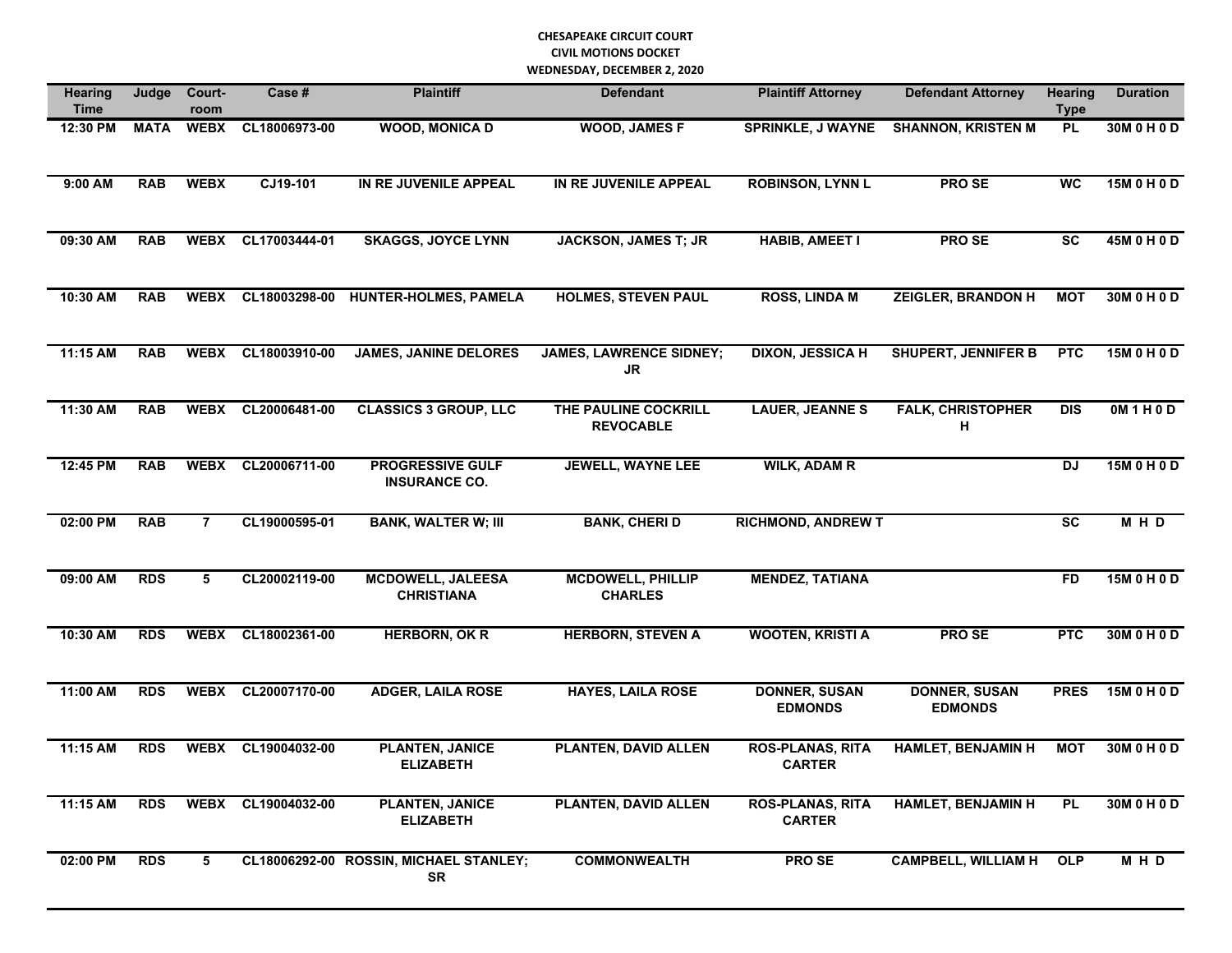| <b>Hearing</b><br><b>Time</b> | Judge      | Court-<br>room          | Case#         | <b>Plaintiff</b>                              | <b>Defendant</b>                          | <b>Plaintiff Attorney</b> | <b>Defendant Attorney</b>                   | <b>Hearing</b><br><b>Type</b> | <b>Duration</b> |
|-------------------------------|------------|-------------------------|---------------|-----------------------------------------------|-------------------------------------------|---------------------------|---------------------------------------------|-------------------------------|-----------------|
| 02:00 PM                      | <b>RDS</b> | 5                       | CL18008145-00 | <b>COMMONWEALTH</b>                           | POPE, CRAIG E                             | <b>PRO SE</b>             | <b>PRO SE</b>                               | <b>PRES</b>                   | M H D           |
| 02:00 PM                      | <b>RDS</b> | 5                       | CL19004366-00 | FREY, JOHN C                                  | <b>COMMONWEALTH</b>                       | PRO SE                    | PRO SE                                      | <b>OLP</b>                    | M H D           |
| 02:00 PM                      | <b>RDS</b> | $\overline{\mathbf{5}}$ |               | CL19006329-00 JACKSON, RONALD EDWARD          | <b>COMMONWEALTH OF</b><br><b>VIRGINIA</b> | <b>JELICH, JOHN W</b>     | <b>CAMPBELL, WILLIAM H</b>                  | OLP                           | M H D           |
| 02:00 PM                      | <b>RDS</b> | 5                       | CL20004680-00 | <b>CRAWFORD, FREDERICK</b><br><b>LAMONT</b>   | <b>COMMONWEALTH</b>                       |                           | HANKINS, SHEMEKA C CAMPBELL, WILLIAM H PRES |                               | M H D           |
| 02:00 PM                      | <b>RDS</b> | 5                       | CL20004681-00 | <b>CRAWFORD, FREDERICK</b><br><b>LAMONT</b>   | <b>COMMONWEALTH</b>                       |                           | HANKINS, SHEMEKA C CAMPBELL, WILLIAM H PRES |                               | <b>MHD</b>      |
| 02:00 PM                      | <b>RDS</b> | 5                       | CL20004682-00 | <b>CRAWFORD, FREDERICK</b><br><b>LAMONT</b>   | <b>COMMONWEALTH</b>                       |                           | HANKINS, SHEMEKA C CAMPBELL, WILLIAM H PRES |                               | MHD             |
| 02:00 PM                      | <b>RDS</b> | 5                       | CL20004997-00 | <b>COMMONWEALTH OF</b><br><b>VIRGINA</b>      | *THOMPSON, RYAN                           | <b>BURRELL, KAREN J</b>   |                                             | <b>FOF</b>                    | <b>MHD</b>      |
| 02:00 PM                      | <b>RDS</b> | $\overline{5}$          | CL20004999-00 | <b>COMMONWEALTH OF</b><br><b>VIRGINA</b>      | *CLAYBAUGH, WILLIAM                       | <b>BURRELL, KAREN J</b>   |                                             | <b>FOF</b>                    | MHD             |
| 02:00 PM                      | <b>RDS</b> | 5                       | CL20006005-00 | <b>LAZAR, JAMES RICHARD</b>                   | <b>COMMONWEALTH OF</b><br><b>VIRGINIA</b> | <b>MARLE, SIMON J</b>     | <b>CAMPBELL, WILLIAM H</b>                  | <b>OLP</b>                    | M H D           |
| 02:00 PM                      | <b>RDS</b> | 5                       |               | CL20006442-00 MCINTYRE, OMAR BANCROFT         | <b>COMMONWEALTH</b>                       | <b>PROSE</b>              | <b>CAMPBELL, WILLIAM H PRES</b>             |                               | <b>MHD</b>      |
| 02:00 PM                      | <b>RDS</b> | 5                       |               | CL20006443-00 MCINTYRE, OMAR BANCROFT         | <b>COMMONWEALTH</b>                       | <b>PRO SE</b>             | <b>CAMPBELL, WILLIAM H PRES</b>             |                               | <b>MHD</b>      |
| 02:00 PM                      | <b>RDS</b> | 5                       | CL20006926-00 | <b>COMMOWNEALTH</b>                           | *EDWARDS, TIMOTHY                         | <b>BURRELL, KAREN J</b>   |                                             | <b>FOF</b>                    | <b>MHD</b>      |
| 09:00 AM                      | <b>SJT</b> | <b>WEBX</b>             | CL20004056-00 | <b>LINDA A BEAN,</b><br><b>ADMINISTRATRIX</b> | *BEEM, RONALD L                           | PIERSALL, CHRISTINE N     | PRO SE                                      | <b>PRES</b>                   | 15M 0 H 0 D     |
| 09:15 AM                      | <b>SJT</b> | <b>WEBX</b>             | CL20004407-00 | <b>MYERS, FALLON NICOLE</b>                   | <b>MYERS, KLAE NAVELLE</b>                | <b>ASERCION, P ROBERT</b> |                                             | <b>FD</b>                     | 15M 0 H 0 D     |